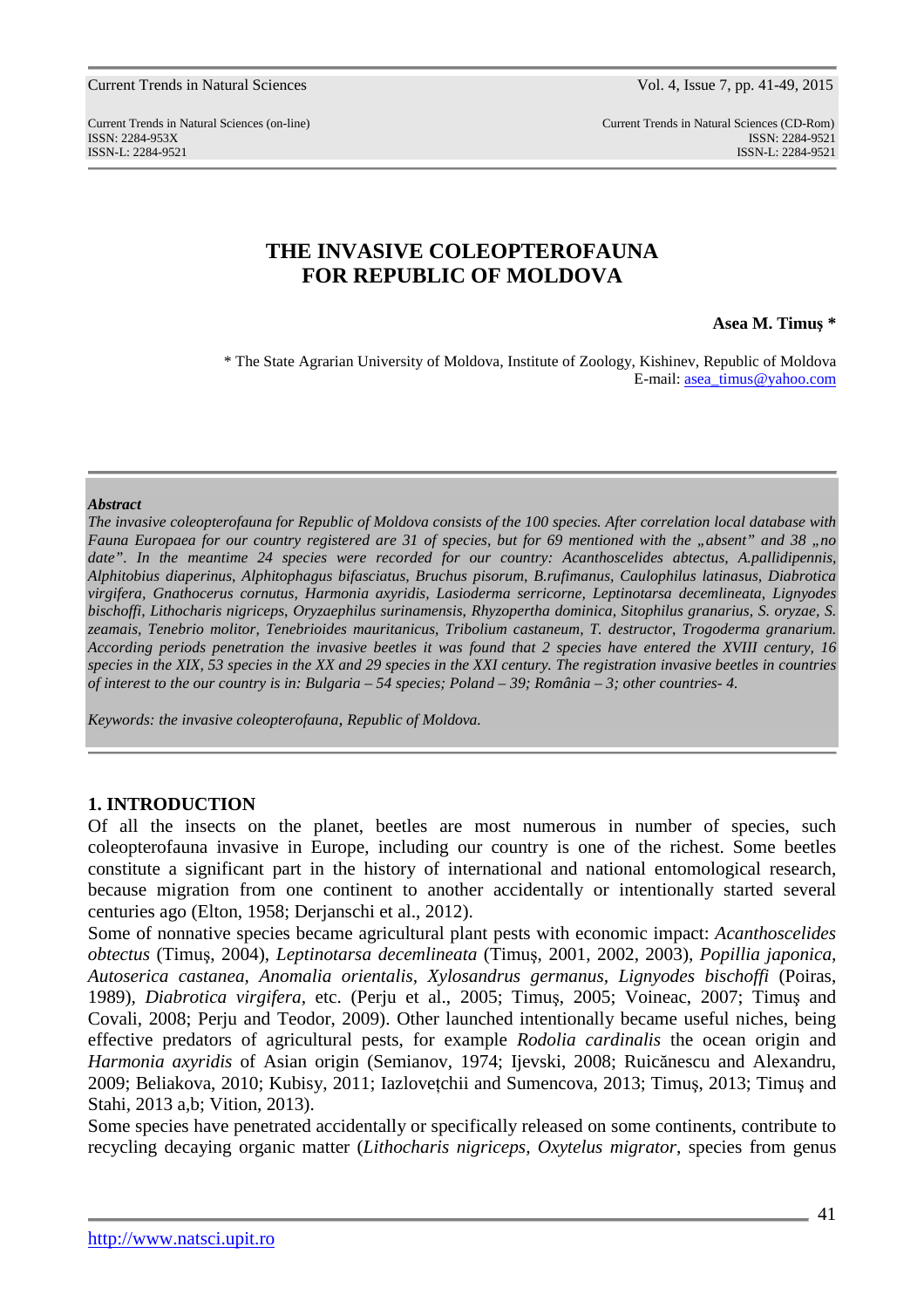*Geotrupes*, *Attagenus, Dermestinus, Corticaria,* etc.). Knowledge aspects of geographical origin, distribution into new ecological niches, bioecological peculiarities, the economic impact, environmental aspects, etc., these species are needed for each country, which was taken and in our country (Busuioc, 2003; Timuş and Croitoru, 2006 a,b; Bacal et al., 2013; Muntean et al., 2014; Timuş, 2015).

In this context, the paper exposes some aspects from basic research of the coleopterofauna invasive from database of Republic of Moldova.

# **2. MATERIALS AND METHODS**

Research the invasive entomofauna from the superorder Mecopteroidea was performed according to: a) analysis of the individual insect host-plants of agricultural land and the cultural landscapes (parks, squares, alleys, niches without control); b) literature in the archives and the libraries sectional "old book"; c) in the conjunction with databases of interest to the countries: Romania, Poland and Bulgaria. In the agricultural fields and the cultural landscapes, the individuals specimens of insects harvested during the growing season were installed by the methods of collecting and their conservation (Croitoru et al., 2012).

# **3. RESULTS AND DISCUSSIONS**

The invazive coleopterofauna consists of the 100 species divided into the 2 suborder (Adephaga, Polyphaga), 3 infraorder (Staphyliniformia – 11,0%; Bostrichiformia – 19,0%; Cucujiformia – 67,0%), 10 suprafamily and 26 family (Table 1, 2 and Figure 1).

The data presented is observed as a most species are part of superfamily Cucujoidea (29.0%), coming up Bostrichoidea (19.0%), Tenebrionoidea (15.0%), Chrysomeloidea (11.0%), Curculionoidea (11.0%), etc. At the level of families dominated Tenebrionidae with 10 of species, Anobiidae, Dermestridae and Nitidulidae each with 9 species, 10 other families with one species and the other to a variable number of from 2 or 7 species.

From the chronological analysis the invazive coleopterofauna, observed that beginning of the XVIII century and continues to the present. The earliest recorded invasive beetles were: *Stegobium paniceum* – 1792 (on the stored plant products); *Nausibius clavicornis* – 1794 (in sugar cane stored); *Alphitobius diaperinus* – 1794 (in organic matter decomposing being saprophagous and coprophagous); *Bruchus pisorum* – 1832 (in beans of *Pisum sativum*); *Sitophilus oryzae* – 1806 (on the stored plant products); *Lasioderma serricorne* – 1832 (in organic matter decomposing being pantophagous); *Bruchus rufimanus, Tribolium castaneum* – 1848 (in beans of *Vicia fabae* and others the stored plant products); *Rhyzopertha dominica* – 1852 (in stored grain), etc. Registering an invasive beetle fauna was conducted primarily by sea route, on the north side, that is, in Poland, then through the southern side or Bulgaria, and then through the west side or Romania and a small amount from the south or through Ukraine.

In total, in this century were dated 33 invasive beetles, but recording continued in the XIX century (16 species), the XX century (53 species) and the XXI century (29 species) (figure 2).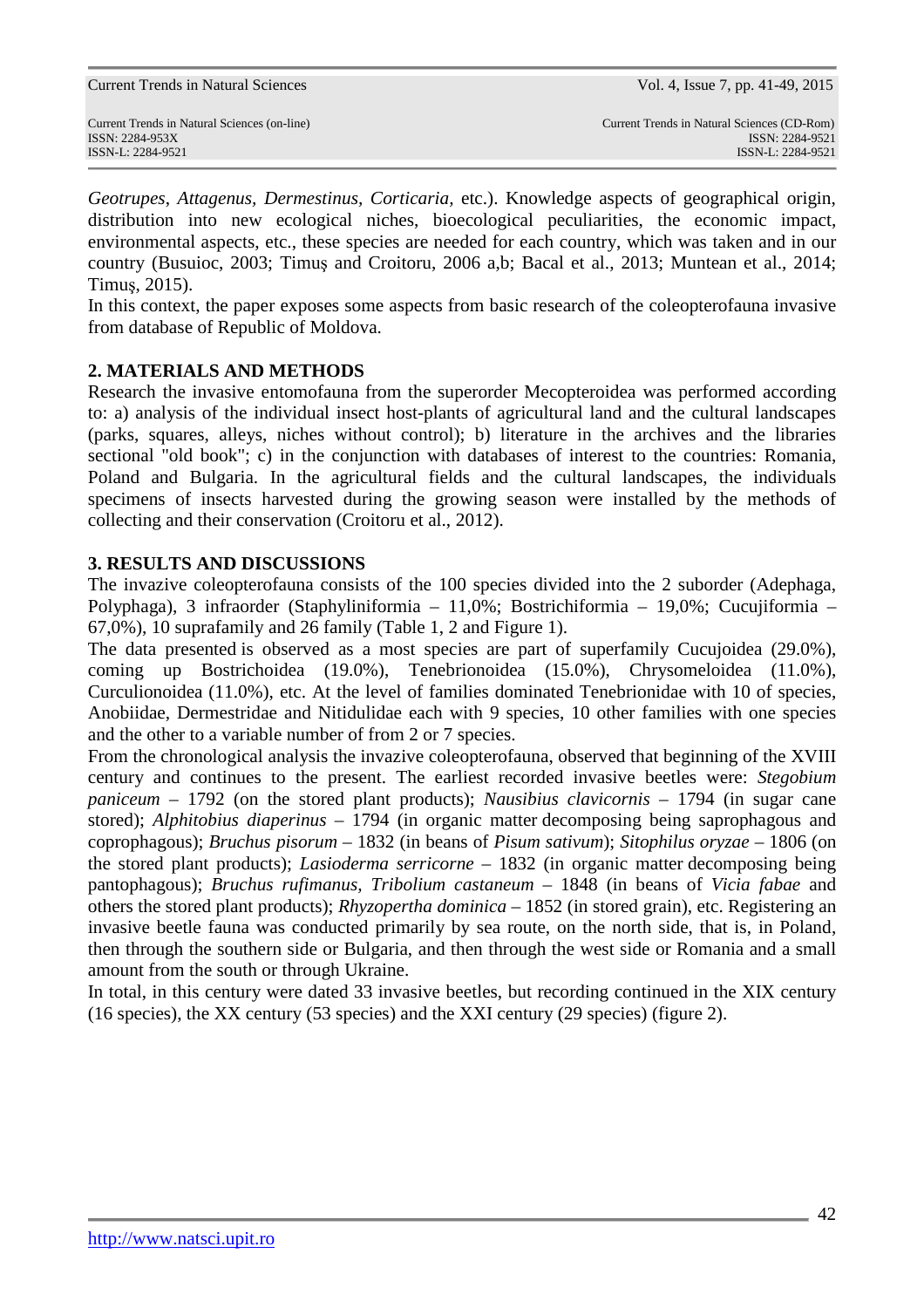Current Trends in Natural Sciences (on-line) Current Trends in Natural Sciences (CD-Rom) ISSN: 2284-953XISSN: 2284-9521 External Sciences (on-line)<br>
ISSN: 2284-953X<br>
ISSN-L: 2284-9521<br>
ISSN-L: 2284-9521<br>
ISSN-L: 2284-9521<br>
ISSN-L: 2284-9521

|                                                             |                                                   |                  |                  |                |                  |                            |                |                          | Coleoplera oraer, registerea in the countries of interest for Kepublic of Motaova |                |                |                |                            |                  |                |
|-------------------------------------------------------------|---------------------------------------------------|------------------|------------------|----------------|------------------|----------------------------|----------------|--------------------------|-----------------------------------------------------------------------------------|----------------|----------------|----------------|----------------------------|------------------|----------------|
| <b>Clasification</b>                                        |                                                   |                  | Romania          |                | <b>Bulgaria</b>  | Poland                     |                |                          | <b>Other</b>                                                                      |                |                | FaEu/          |                            |                  |                |
|                                                             |                                                   |                  |                  |                |                  |                            |                |                          | country                                                                           |                |                |                | <b>Republic of Moldova</b> |                  |                |
| suborder,<br>infraorder,<br>superfamily                     | number of<br>species                              | total            | $\%$             | total          | $\%$             | total                      | $\%$           | total                    | $\%$                                                                              | present        | $\%$           | absent         | $\%$                       | no date          | $\%$           |
|                                                             |                                                   |                  |                  |                |                  | Suborder Adephaga          |                |                          |                                                                                   |                |                |                |                            |                  |                |
| Caraboidea                                                  | 3                                                 | $\boldsymbol{0}$ | $\boldsymbol{0}$ | 33.3           | $\boldsymbol{0}$ | 66.6                       | 0              | $\mathbf{0}$             | $\boldsymbol{0}$                                                                  | $\overline{c}$ | 66.6           |                | 33.3                       | $\overline{0}$   | $\overline{0}$ |
|                                                             |                                                   |                  |                  |                | $\Omega$         |                            | $\Omega$       |                          | $\overline{0}$                                                                    |                |                | 1              |                            |                  |                |
| Total                                                       | 3                                                 | $\overline{0}$   | $\overline{0}$   | 33.3           |                  | 66.6                       |                | $\overline{0}$           |                                                                                   | $\overline{2}$ | 66.6           | 1              | 33.3                       | $\theta$         | $\overline{0}$ |
|                                                             | suborder Polyphaga<br>infraorder Staphyliniformia |                  |                  |                |                  |                            |                |                          |                                                                                   |                |                |                |                            |                  |                |
|                                                             |                                                   |                  |                  |                |                  |                            |                |                          |                                                                                   |                |                |                |                            |                  |                |
| Staphylinoidea                                              | 6                                                 | $\overline{2}$   | 33.3             | $\Omega$       | $\Omega$         | $\overline{4}$             | 66.6           | $\Omega$                 | $\overline{0}$                                                                    | 2              | 33.3           | $\mathbf{1}$   | 16.6                       | 3                | 50.0           |
| Histeroidea                                                 | 3                                                 | $\Omega$         | $\Omega$         | 3              | 100              | $\Omega$                   | $\Omega$       | $\Omega$                 | $\boldsymbol{0}$                                                                  | 1              | 33.3           | $\overline{2}$ | 66.6                       | $\Omega$         | $\theta$       |
| Hydrophiloidea                                              | $\overline{2}$                                    | $\Omega$         | $\overline{0}$   | $\Omega$       | $\Omega$         | $\overline{2}$             | 100            | $\overline{0}$           | $\overline{0}$                                                                    | $\Omega$       | $\overline{0}$ | $\overline{2}$ | 100                        | $\Omega$         | $\mathbf{0}$   |
| Total                                                       | 11                                                | 2                | 18.1             | 3              | 27.2             | 6                          | 54.5           | $\Omega$                 | $\Omega$                                                                          | 3              | 27.2           | 5              | 45.4                       | 3                | 27.2           |
|                                                             |                                                   |                  |                  |                |                  | infraorder Bostrichiformia |                |                          |                                                                                   |                |                |                |                            |                  |                |
| Bostrichoidea                                               | 19                                                | $\theta$         | $\mathbf{0}$     | 12             | 63.1             | 6                          | 31.5           | 1                        | 5.2                                                                               | 10             | 52.6           | 8              | 42.1                       | 1                | 5.2            |
| Total                                                       | 19                                                | $\Omega$         | $\Omega$         | 12             | 63.1             | 6                          | 31.5           | $\mathbf{1}$             | 5.2                                                                               | 10             | 52.6           | 8              | 42.1                       | 1                | 5.2            |
|                                                             |                                                   |                  |                  |                |                  | Infraorder Cucujiformia    |                |                          |                                                                                   |                |                |                |                            |                  |                |
| Cucujoidea                                                  | 29                                                | $\Omega$         | $\Omega$         | 20             | 68.9             | 8                          | 27.5           | 1                        | 3.4                                                                               | 10             | 34.4           | 10             | 34.4                       | 8                | 27.5           |
| Tenebrionoidea                                              | 15                                                | $\mathbf{0}$     | $\mathbf{0}$     | $\overline{7}$ | 46.6             | 8                          | 53.3           | $\Omega$                 | $\overline{0}$                                                                    | $\overline{2}$ | 13.3           | $\overline{5}$ | 33.3                       | 8                | 53.3           |
| Chrysomeloidea                                              | 11                                                | 1                | 9.0              | 5              | 45.4             | 5                          | 45.4           | $\Omega$                 | $\Omega$                                                                          | 1              | 9.0            | $\mathbf{1}$   | 9.0                        | 9                | 81.8           |
| Curculionoidea                                              | $\overline{11}$                                   | $\overline{0}$   | $\mathbf{0}$     | $\overline{5}$ | 45.4             | $\overline{4}$             | 36.3           | $\overline{2}$           | 18.1                                                                              | $\overline{3}$ | 27.2           | $\Omega$       | $\theta$                   | 9                | 81.8           |
| Cleroidea                                                   | 1                                                 | $\theta$         | $\boldsymbol{0}$ | 1              | 100              | $\Omega$                   | $\overline{0}$ | $\boldsymbol{0}$         | $\Omega$                                                                          | $\Omega$       | $\Omega$       | $\mathbf{1}$   | 100                        | $\boldsymbol{0}$ | $\overline{0}$ |
| Total                                                       | 67                                                | $\Omega$         | $\Omega$         | 38             | 56.7             | 26                         | 38.8           | 3                        | 4.4                                                                               | 16             | 23.8           | 17             | 25.3                       | 34               | 50.7           |
| Total                                                       | 100                                               | 3                | 3.0              | 54             | 54.0             | 39                         | 39.0           | $\overline{\mathcal{L}}$ | 4.0                                                                               | 31             | 31.0           | 31             | 31.0                       | 38               | 38.0           |
| Suborder $-2$ ;<br>Infraorder $-3$ :<br>Superfamilies $-10$ |                                                   |                  |                  |                |                  |                            |                |                          |                                                                                   |                |                |                |                            |                  |                |

#### *Table 1. The invasive entomofauna from superorder Coleopteroidea, Coleoptera order, registered in the countries of interest for Republic of Moldova*

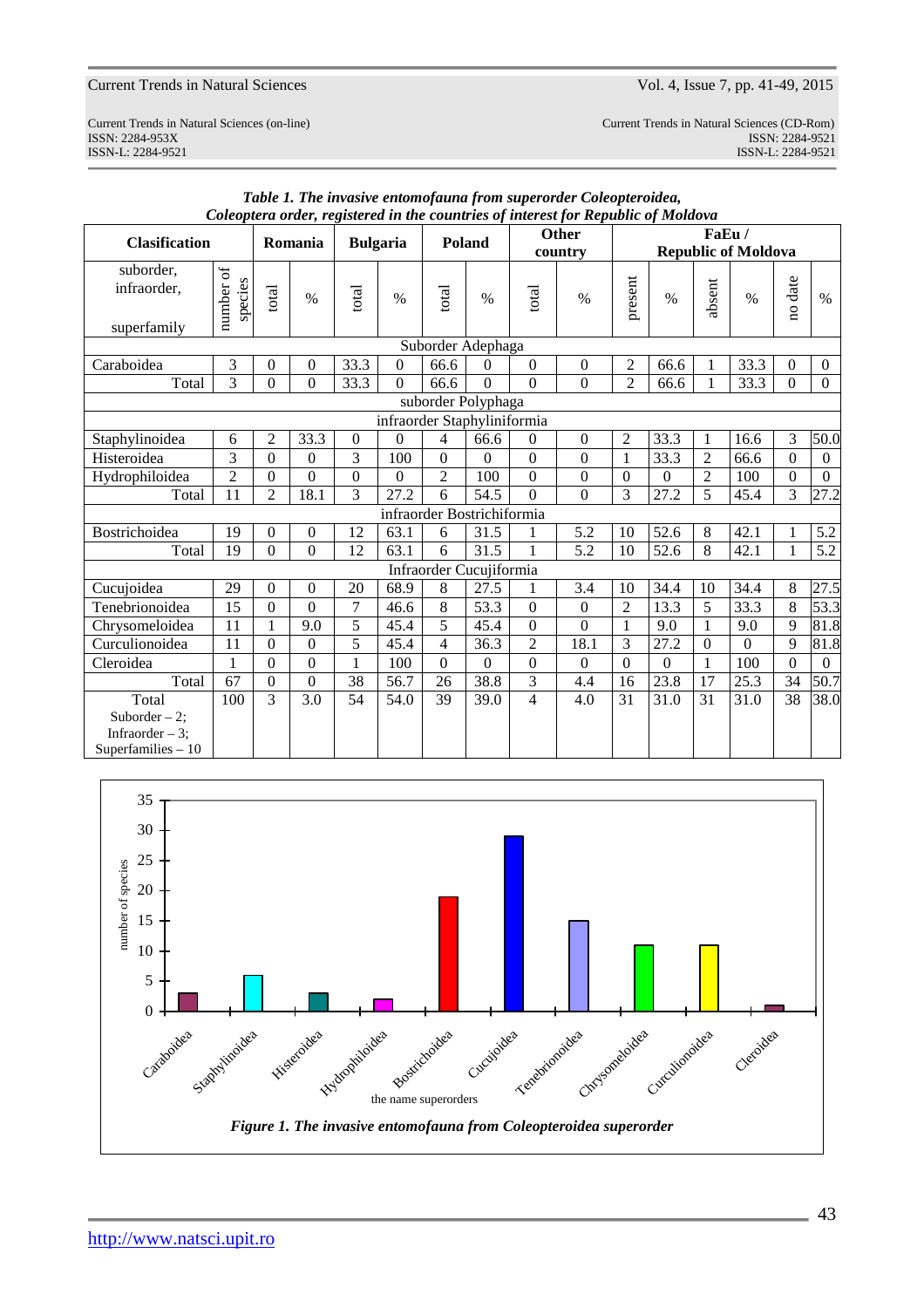

From the chronological correlation of databases with the countries of interest to mention that most species were recorded: in the Bulgaria –  $54.0\%$ ; then in the Poland –  $39.0\%$ ; in the Romania –  $3.0\%$ ; in other countries  $-4.0\%$  (Figure 3).



The invazive coleopterofauna has been correlation with database of Fauna Europaea and for Republic of Moldova 69.0% species mentioned with the "absent" and "no date". Of these in the our country were recorded 24 species: 1 of the Anobiidae family (*Lasioderma serricorne* – 2003), 1 of the Bostrichidae family (*Rhyzopertha dominica* – 2003), 4 of the Bruchidae family (*Bruchus pisorum*, *B.rufimanus*, *Acanthoscelides abtectus* – 1957, *A. pallidipennis –* 2006), 2 of the Chrysomelidae family (*Leptinotarsa decemlineata* – 1960, *Diabrotica virgifera* – 2014), 1 of the Coccinellidae family (*Harmonia axiridis –* 2011), 5 of the Curculionidae family (*Lignyodes bischoffi* – 1987, *Sitophilus granarius*, *S.oryzae*, *S.zeamais*, *Caulophilus latinasus* – 2003), 1 of the Dermestidae family (*Trogoderma granarium* – 2003), 1 of the Silvanidae family (*Oryzaephilus surinamensis*), 1 of the Staphylinidae family (*Lithocharis nigriceps* – 1984), 6 of the Tenebrionidae family (*Gnathocerus cornutus* – 2003*, Alphitobius diaperinus*, *Alphitophagus bifasciatus, Tribolium castaneum, T.destructor* – 2005, *Tenebrio molitor* – 2005), 1 of the Trogossilidae family (*Tenebrioides mauritanicus* – 2003). The other 45 species requires research and publication of results in scientific articles European value, because most of these species are found in one of the countries of interest.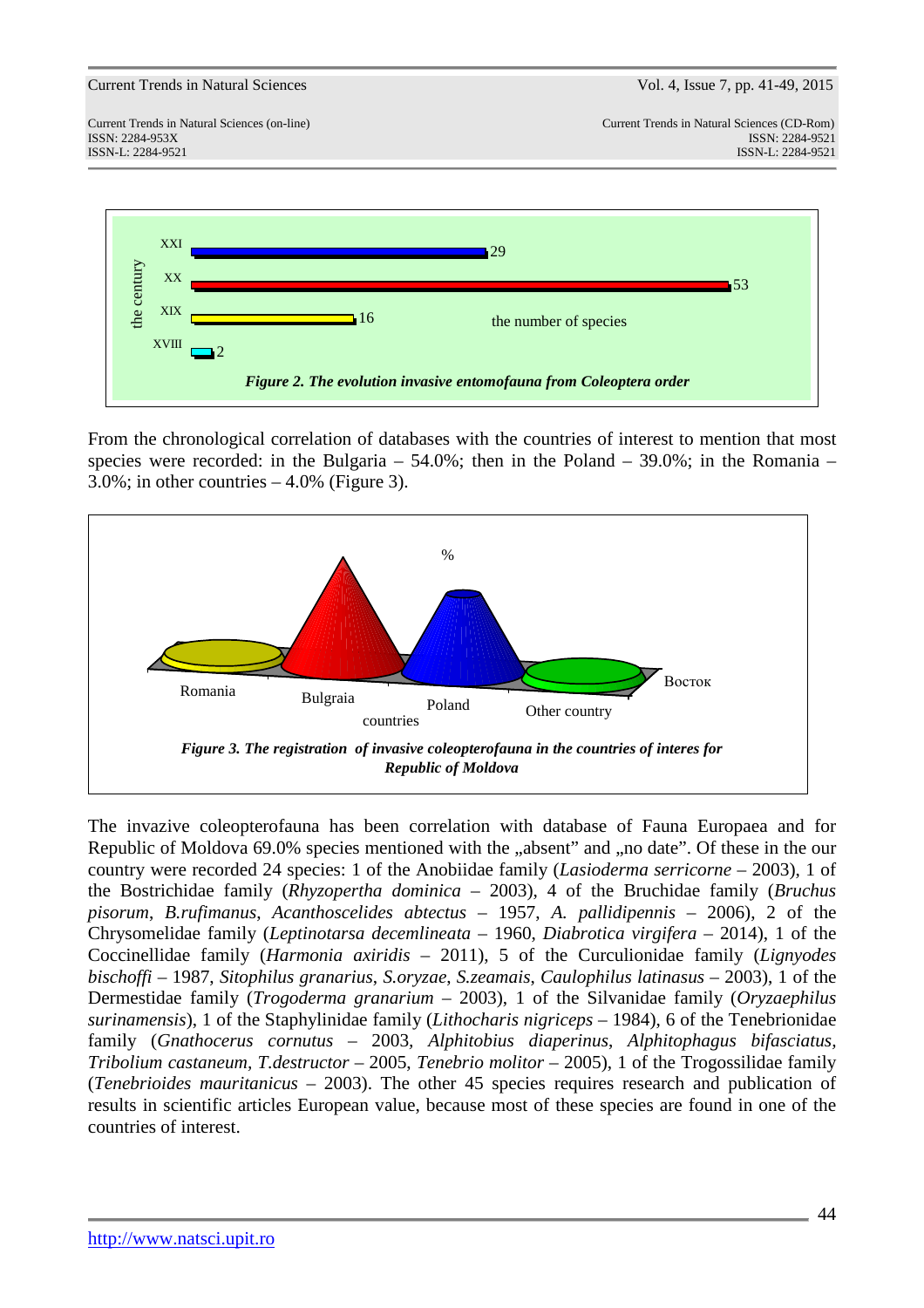ISSN-L: 2284-9521 ISSN-L: 2284-9521

| Current Trends in Natural Sciences (on-line) | Current Trends in Natural Sciences (CD-Rom) |
|----------------------------------------------|---------------------------------------------|
| ISSN: 2284-953X                              | ISSN: 2284-9521                             |
| ISSN-L 2284-9521                             | $ISSN-I \cdot 2284-9521$                    |

|                  | Family, genus, species /<br>Order, suborder,<br>superfamily, Infraorder | 1780-1789 | [790-1799] | 1800-1809 | 1810-1819 | 1820-1829 | 1830-1839 | 1840-1849 | 1850-1859 | 1860-1869 | 1870-1879                                                                 | 1880-1889 | 1890-1899 | 1900-1909 | 1910-1919 | 1920-1929 | 1930-1939 | 1940-1949 | 1950-1959 | 1960-1969              | 1970-1979       | 1980-1989 | 1990-1999 | 2000-2009                    | 2010-2014 |
|------------------|-------------------------------------------------------------------------|-----------|------------|-----------|-----------|-----------|-----------|-----------|-----------|-----------|---------------------------------------------------------------------------|-----------|-----------|-----------|-----------|-----------|-----------|-----------|-----------|------------------------|-----------------|-----------|-----------|------------------------------|-----------|
|                  |                                                                         |           |            |           |           |           |           |           |           |           |                                                                           |           |           |           |           |           |           |           |           |                        |                 |           |           |                              |           |
|                  | Carabidae                                                               |           |            |           |           |           |           |           |           |           | suborder Adephaga, superfamily Caraboidea                                 |           |           |           |           |           |           |           |           |                        |                 |           |           |                              |           |
| 1.               | Amara majuscula, 1850                                                   |           |            |           |           |           |           |           |           |           |                                                                           |           |           |           |           | Po        |           |           |           |                        |                 |           |           |                              |           |
| $\overline{2}$ . | Trechicus nigriceps, 1831                                               |           |            |           |           |           |           |           |           |           |                                                                           |           |           |           |           | Po        |           |           |           |                        |                 |           |           |                              |           |
| $\overline{3}$ . | Pterostichus caspius,<br>1832                                           |           |            |           |           |           |           |           |           |           |                                                                           |           |           |           |           |           |           |           |           |                        |                 | <b>Bg</b> |           |                              |           |
|                  | <b>Anobiidae</b>                                                        |           |            |           |           |           |           |           |           |           | suborder Polyphaga, superfamily Bostrichoidea, Infraorder Bostrichiformia |           |           |           |           |           |           |           |           |                        |                 |           |           |                              |           |
| 4.               | Lasioderma serricorne,<br>1792                                          |           |            |           |           |           | Po        |           |           |           |                                                                           |           |           |           |           |           |           |           |           |                        |                 |           |           |                              |           |
| 5.               | Stegobium paniceum,<br>1758                                             |           | Po         |           |           |           |           |           |           |           |                                                                           |           |           |           |           |           |           |           |           |                        |                 |           |           |                              |           |
| 6.               | Epauloecus unicolor,<br>1783                                            |           |            |           |           |           |           |           |           |           |                                                                           |           |           |           |           |           |           |           |           |                        |                 |           |           | <b>Bg</b>                    |           |
| 7.               | Gibbium psylloides, 1778                                                |           |            |           |           |           |           |           |           |           |                                                                           |           |           |           |           |           |           |           |           |                        |                 |           |           | Bg                           |           |
| 8.               | Niptus hololeucus, 1835                                                 |           |            |           |           |           |           |           |           |           |                                                                           |           |           |           |           |           |           |           |           |                        |                 |           |           | Md                           |           |
| 9.               | Ptinus bicinctus, 1837                                                  |           |            |           |           |           |           |           |           |           |                                                                           |           |           |           |           |           |           |           |           |                        |                 |           |           | Bg                           |           |
|                  | 10. P. fur, 1758                                                        |           |            |           |           |           |           |           |           |           |                                                                           |           |           |           |           |           |           | <b>Bg</b> |           |                        |                 |           |           |                              |           |
|                  | 11. P. latro, 1775                                                      |           |            |           |           |           |           |           |           |           |                                                                           |           |           |           |           |           |           |           |           | <b>Bg</b>              |                 |           |           |                              |           |
|                  | 12. P. tectus, 1856                                                     |           |            |           |           |           |           |           |           |           |                                                                           |           |           |           |           |           |           |           |           |                        |                 |           |           | Βg                           |           |
|                  | <b>Dermestidae</b>                                                      |           |            |           |           |           |           |           |           |           |                                                                           |           |           |           |           |           |           |           |           |                        |                 |           |           |                              |           |
|                  | 13. Attagenus smirnovi, 1973                                            |           |            |           |           |           |           |           |           |           |                                                                           |           |           |           |           |           |           |           |           |                        |                 |           |           | P <sub>O</sub>               |           |
|                  | 14. A. fasciatus, 1795                                                  |           |            |           |           |           |           |           |           |           |                                                                           |           |           |           |           |           |           |           |           |                        | Bg              |           |           |                              |           |
|                  | 15. A. unicolor, 1791                                                   |           |            |           |           |           |           |           |           |           |                                                                           |           |           | <b>Bg</b> |           |           |           |           |           |                        |                 |           |           |                              |           |
|                  | 16. Dermestinus frischi, 1792                                           |           |            |           |           |           |           |           |           |           |                                                                           |           |           | Bg        |           |           |           |           |           |                        |                 |           |           |                              |           |
|                  | 17. D. maculatus, 1774<br>18. D. lardarius, 1758                        |           |            |           |           |           |           |           |           |           |                                                                           |           |           |           |           |           |           |           |           |                        |                 |           | Bg        |                              |           |
|                  | 19. Sefrania bleusei, 1899                                              |           |            |           |           |           |           |           |           |           |                                                                           |           | Bg        |           |           |           |           |           |           |                        |                 |           | Po        |                              |           |
|                  | 20. Trogoderma granarium,                                               |           |            |           |           |           |           |           |           |           |                                                                           |           |           |           |           |           |           |           |           | Po                     |                 |           |           |                              |           |
|                  | 1898                                                                    |           |            |           |           |           |           |           |           |           |                                                                           |           |           |           |           |           |           |           |           |                        |                 |           |           |                              |           |
|                  | 21. T. glabrum, 1783                                                    |           |            |           |           |           |           |           |           |           |                                                                           |           |           | Bg        |           |           |           |           |           |                        |                 |           |           |                              |           |
|                  | <b>Bostrichidae</b>                                                     |           |            |           |           |           |           |           |           |           |                                                                           |           |           |           |           |           |           |           |           |                        |                 |           |           |                              |           |
|                  | 22. Rhyzopertha dominica,<br>1792                                       |           |            |           |           |           |           |           | Po        |           |                                                                           |           |           |           |           |           |           |           |           |                        |                 |           |           |                              |           |
|                  | Coccinellidae                                                           |           |            |           |           |           |           |           |           |           | Suborder Polyphaga, superfamily Cucujoidea, Infraorder Cucujiformia       |           |           |           |           |           |           |           |           |                        |                 |           |           |                              |           |
|                  | 23. Harmonia axyridis, 1773                                             |           |            |           |           |           |           |           |           |           |                                                                           |           |           |           |           |           |           |           |           |                        |                 |           |           | Po                           |           |
|                  | Cryptophagidae                                                          |           |            |           |           |           |           |           |           |           |                                                                           |           |           |           |           |           |           |           |           |                        |                 |           |           |                              |           |
|                  | 24. Caenoscelis<br>subdeplanata, 1882                                   |           |            |           |           |           |           |           |           |           |                                                                           |           |           |           |           |           |           |           |           |                        |                 |           |           | Ma                           |           |
|                  | 25. Cryptophagus laticollis,                                            |           |            |           |           |           |           |           |           |           |                                                                           |           |           |           |           |           |           |           |           |                        | <b>Bg</b>       |           |           |                              |           |
|                  | 1846<br>26. C. acutangulus, 1828                                        |           |            |           |           |           |           |           |           |           |                                                                           |           |           |           |           |           |           |           |           |                        |                 |           |           |                              |           |
|                  | 27. C. cellaris, 1763                                                   |           |            |           |           |           |           |           |           |           |                                                                           |           |           |           |           |           |           |           |           | <b>Bg</b><br><b>Bg</b> |                 |           |           |                              |           |
|                  | 28. C. fallax, 1953                                                     |           |            |           |           |           |           |           |           |           |                                                                           |           |           |           |           |           |           |           |           |                        | <b>Bg</b>       |           |           |                              |           |
|                  | 29. C. pilosus, 1827                                                    |           |            |           |           |           |           |           |           |           |                                                                           |           |           |           |           |           |           |           |           |                        | $\overline{Bg}$ |           |           |                              |           |
|                  | 30. C. subfumatus, 1856                                                 |           |            |           |           |           |           |           |           |           |                                                                           |           |           |           |           |           |           |           |           |                        | <b>Bg</b>       |           |           |                              |           |
|                  | Endomychidae                                                            |           |            |           |           |           |           |           |           |           |                                                                           |           |           |           |           |           |           |           |           |                        |                 |           |           |                              |           |
|                  | 31. Holoparamecus                                                       |           |            |           |           |           |           |           |           |           |                                                                           |           |           |           |           |           |           |           |           |                        |                 |           |           | <b>Bg</b>                    |           |
|                  | caularum, 1843                                                          |           |            |           |           |           |           |           |           |           |                                                                           |           |           |           |           |           |           |           |           |                        |                 |           |           |                              |           |
|                  | Latridiidae                                                             |           |            |           |           |           |           |           |           |           |                                                                           |           |           |           |           |           |           |           |           |                        |                 |           |           |                              |           |
|                  | 32. Cartodere nodifer, 1839<br>33. Corticaria elongata, 1827            |           |            |           |           |           |           |           |           |           |                                                                           |           |           |           |           |           |           |           |           |                        |                 |           |           | <b>Bg</b><br>$\overline{Bg}$ |           |
|                  | 34. C. ferruginea 1802                                                  |           |            |           |           |           |           |           |           |           |                                                                           |           |           |           |           |           |           |           |           |                        |                 |           |           | $\overline{Bg}$              |           |
|                  | 35. C. fulva, 1837                                                      |           |            |           |           |           |           |           |           |           |                                                                           |           |           |           |           |           |           |           |           |                        |                 |           |           | <b>Bg</b>                    |           |
|                  | 36. C. serrata, 1798                                                    |           |            |           |           |           |           |           |           |           |                                                                           |           |           |           |           |           |           |           |           |                        |                 |           |           | $\overline{Bg}$              |           |
|                  |                                                                         |           |            |           |           |           |           |           |           |           |                                                                           |           |           |           |           |           |           |           |           |                        |                 |           |           |                              |           |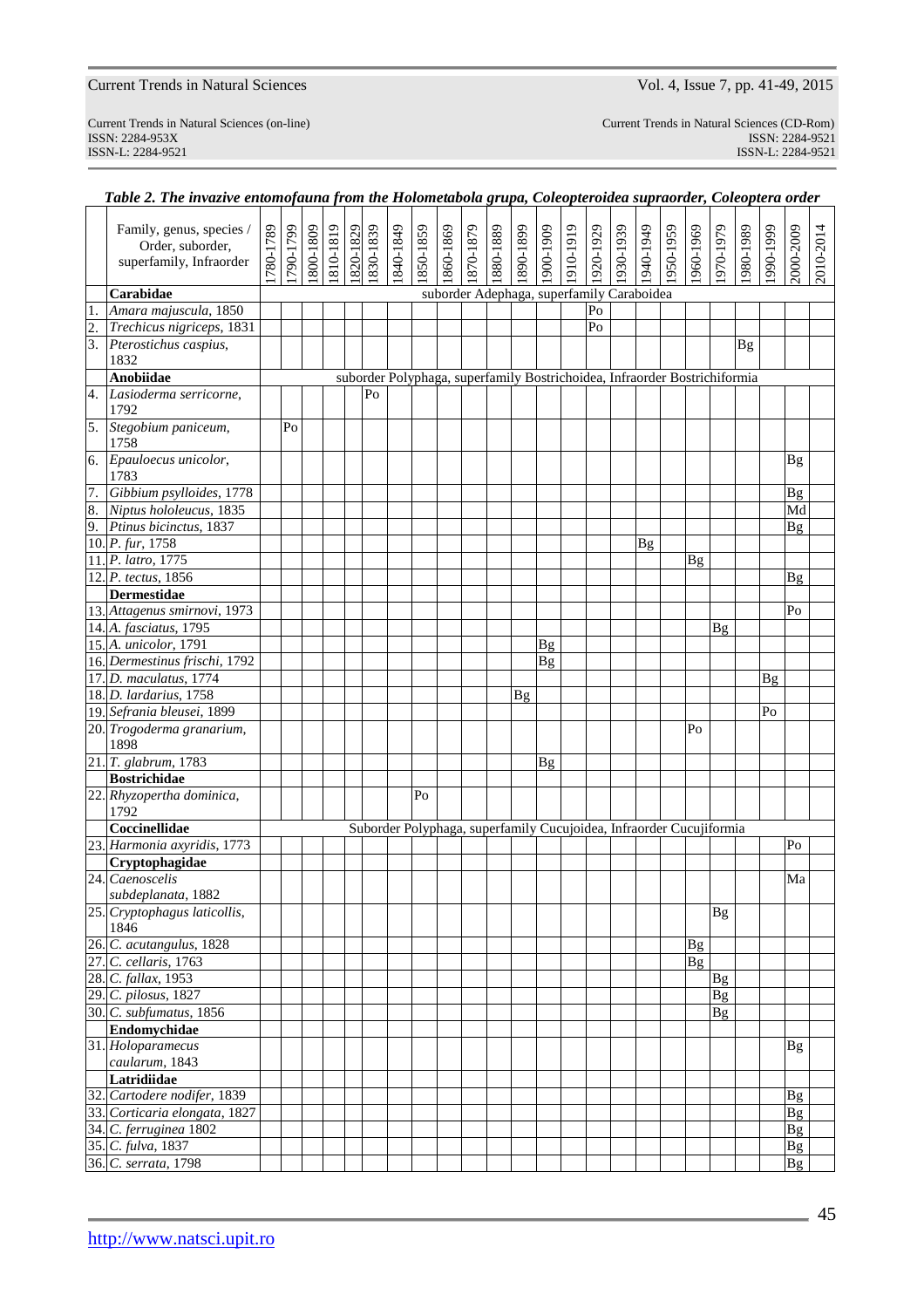Current Trends in Natural Sciences (on-line) Current Trends in Natural Sciences (CD-Rom) ISSN: 2284-953XISSN: 2284-9521 ISSN-L: 2284-9521 ISSN-L: 2284-9521

| 37. Dienerella filum, 1850    |    |    |  |    |    |    |    |                |    |                                                                         |    |           |           |    |           | <b>Bg</b>      |  |
|-------------------------------|----|----|--|----|----|----|----|----------------|----|-------------------------------------------------------------------------|----|-----------|-----------|----|-----------|----------------|--|
| 38. Latridius minutus, 1767   |    |    |  |    |    |    |    |                |    |                                                                         |    |           |           |    |           | Βg             |  |
| <b>Silvanidae</b>             |    |    |  |    |    |    |    |                |    |                                                                         |    |           |           |    |           |                |  |
| 39. Ahasverus advena, 1834    |    |    |  |    | Po |    |    |                |    |                                                                         |    |           |           |    |           |                |  |
| 40. Nausibius clavicornis,    | Po |    |  |    |    |    |    |                |    |                                                                         |    |           |           |    |           |                |  |
| 1794                          |    |    |  |    |    |    |    |                |    |                                                                         |    |           |           |    |           |                |  |
| 41. Oryzaephilus mercator,    |    |    |  |    |    |    |    |                |    |                                                                         |    |           | Po        |    |           |                |  |
| 1889                          |    |    |  |    |    |    |    |                |    |                                                                         |    |           |           |    |           |                |  |
| 42. $C.$ surinamensis, 1758   |    |    |  |    | Po |    |    |                |    |                                                                         |    |           |           |    |           |                |  |
| <b>Nitidulidae</b>            |    |    |  |    |    |    |    |                |    |                                                                         |    |           |           |    |           |                |  |
| 43. Carpophilus nepos, 1864   |    |    |  |    |    |    |    |                |    |                                                                         |    |           |           |    |           | Βg             |  |
|                               |    |    |  |    |    |    |    |                |    |                                                                         |    |           |           |    | Po        |                |  |
| 44. C. marginellus, 1858      |    |    |  |    |    |    |    |                |    |                                                                         |    |           |           |    |           |                |  |
| 45. C. hemipterus, 1758       |    |    |  |    | Po |    |    |                |    |                                                                         |    |           |           |    |           |                |  |
| 46. C. dimidiatus, 1792       |    |    |  |    |    |    |    |                |    |                                                                         |    |           | Bg        |    |           |                |  |
| 47. C. mutilatus, 1843        |    |    |  |    |    |    |    |                |    |                                                                         |    |           |           |    |           | Bg             |  |
| 48. C. tersus, 1865           |    |    |  |    |    |    |    |                |    |                                                                         |    |           |           |    |           | Bg             |  |
| 49. Glischrochilus            |    |    |  |    |    |    |    |                |    |                                                                         |    |           | Po        |    |           |                |  |
| quadrisignatus, 1835          |    |    |  |    |    |    |    |                |    |                                                                         |    |           |           |    |           |                |  |
| 50. Epuraea luteola, 1843     |    |    |  |    |    |    |    |                |    |                                                                         |    |           |           |    |           | $\mathbf{Bg}$  |  |
| 51. Urophorus humeralis,      |    |    |  |    |    |    |    |                |    |                                                                         |    |           |           |    |           | <b>Bg</b>      |  |
| 1798                          |    |    |  |    |    |    |    |                |    |                                                                         |    |           |           |    |           |                |  |
| Anthicidae                    |    |    |  |    |    |    |    |                |    | Suborder Polyphaga, superfamily Tenebrionoidea, Infraorder Cucujiformia |    |           |           |    |           |                |  |
| 52. Omonadus floralis, 1758   |    |    |  |    |    |    |    |                |    |                                                                         |    |           | <b>Bg</b> |    |           |                |  |
| <b>Ciidae</b>                 |    |    |  |    |    |    |    |                |    |                                                                         |    |           |           |    |           |                |  |
| 53. Xylographus               |    |    |  |    |    |    |    |                |    |                                                                         |    |           |           |    |           | <b>Bg</b>      |  |
| bostrychoides, 1843           |    |    |  |    |    |    |    |                |    |                                                                         |    |           |           |    |           |                |  |
| Mycetophagidae                |    |    |  |    |    |    |    |                |    |                                                                         |    |           |           |    |           |                |  |
| 54. Litargus balteatus, 1856  |    |    |  |    |    |    |    |                |    |                                                                         |    |           |           |    | Po        |                |  |
| 55. Typhaea stercorea, 1758   |    |    |  |    |    |    |    |                |    |                                                                         |    |           | <b>Bg</b> |    |           |                |  |
| Oedemeridae                   |    |    |  |    |    |    |    |                |    |                                                                         |    |           |           |    |           |                |  |
| 56. Nacerdes melanura., 1758  |    |    |  |    | Po |    |    |                |    |                                                                         |    |           |           |    |           |                |  |
| <b>Tenebrionidae</b>          |    |    |  |    |    |    |    |                |    |                                                                         |    |           |           |    |           |                |  |
| 57. Alphitobius diaperinus,   |    | Po |  |    |    |    |    |                |    |                                                                         |    |           |           |    |           |                |  |
| 1797                          |    |    |  |    |    |    |    |                |    |                                                                         |    |           |           |    |           |                |  |
| 58. A. laevigatus, 1781       |    |    |  |    |    |    |    |                | Po |                                                                         |    |           |           |    |           |                |  |
| 59. Alphitophagus             |    |    |  |    |    |    |    |                |    |                                                                         |    | <b>Bg</b> |           |    |           |                |  |
| bifasciatus, 1824             |    |    |  |    |    |    |    |                |    |                                                                         |    |           |           |    |           |                |  |
| 60. Gnathocerus cornutus,     |    |    |  |    |    | Po |    |                |    |                                                                         |    |           |           |    |           |                |  |
| 1798                          |    |    |  |    |    |    |    |                |    |                                                                         |    |           |           |    |           |                |  |
|                               |    |    |  |    |    |    |    |                |    |                                                                         |    |           |           |    |           |                |  |
| 61. Latheticus oryzae, 1880   |    |    |  |    |    |    |    |                |    |                                                                         |    |           |           |    |           | $\mathbf{B}$ g |  |
| 62. Palorus subdepressus,     |    |    |  |    |    |    |    |                |    |                                                                         |    |           |           | Bg |           |                |  |
| 1864                          |    |    |  |    |    |    |    |                |    |                                                                         |    |           |           |    |           |                |  |
| 63. Tribolium castaneum,      |    |    |  | Po |    |    |    |                |    |                                                                         |    |           |           |    |           |                |  |
| 1797                          |    |    |  |    |    |    |    |                |    |                                                                         |    |           |           |    |           |                |  |
| 64. T. confusum, 1862         |    |    |  |    |    |    | Po |                |    |                                                                         |    |           |           |    |           |                |  |
| 65. T. destructor, 1933       |    |    |  |    |    |    |    |                |    |                                                                         | Po |           |           |    |           |                |  |
| 66. Tenebrio molitor, 1758    |    |    |  |    |    |    |    | $\mathbf{B}$ g |    |                                                                         |    |           |           |    |           |                |  |
| Cerambycidae                  |    |    |  |    |    |    |    |                |    | Suborder Polyphaga, superfamily Chrysomeloidea, Infraorder Cucujiformia |    |           |           |    |           |                |  |
| 67. Anoplophora               |    |    |  |    |    |    |    |                |    |                                                                         |    |           |           |    |           | Po             |  |
| glabripennis, 1853            |    |    |  |    |    |    |    |                |    |                                                                         |    |           |           |    |           |                |  |
| Chrysomelidae                 |    |    |  |    |    |    |    |                |    |                                                                         |    |           |           |    |           |                |  |
| 68. Diabrotica virgifera,     |    |    |  |    |    |    |    |                |    |                                                                         |    |           |           |    | <b>Bg</b> |                |  |
| 1868                          |    |    |  |    |    |    |    |                |    |                                                                         |    |           |           |    |           |                |  |
| 69. Leptinotarsa              |    |    |  |    |    | Po |    |                |    |                                                                         |    |           |           |    |           |                |  |
| decemlineata, 1824            |    |    |  |    |    |    |    |                |    |                                                                         |    |           |           |    |           |                |  |
| 70. Epitrix hirtipennis, 1847 |    |    |  |    |    |    |    |                |    |                                                                         |    |           |           |    |           | $\mathbf{B}$ g |  |
| <b>Bruchinae</b>              |    |    |  |    |    |    |    |                |    |                                                                         |    |           |           |    |           |                |  |
| 71. Acanthoscelides obtectus, |    |    |  |    |    |    |    |                | Ro |                                                                         |    |           |           |    |           |                |  |
| 1831                          |    |    |  |    |    |    |    |                |    |                                                                         |    |           |           |    |           |                |  |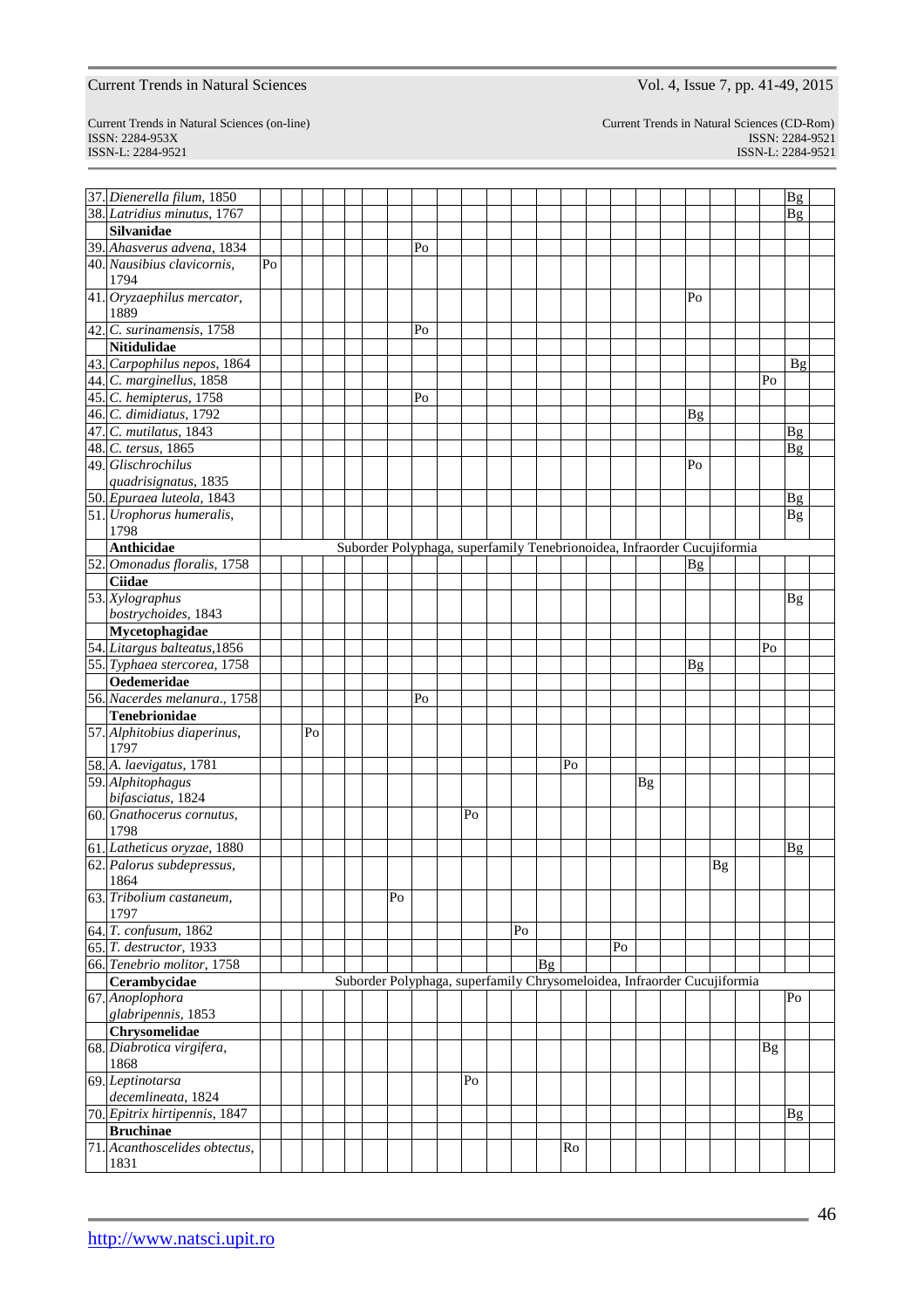ISSN: 2284-953XISSN: 2284-9521

Current Trends in Natural Sciences (CD-Rom)<br>ISSN: 2284-9521 ISSN-L: 2284-9521 ISSN-L: 2284-9521

| 72. A. pallidipennis, 1873          |  |    |                                                                             |    |  |  |    |           |                 |           |    |    |    |                | Bg       |           |  |
|-------------------------------------|--|----|-----------------------------------------------------------------------------|----|--|--|----|-----------|-----------------|-----------|----|----|----|----------------|----------|-----------|--|
| 73. Bruchus pisorum, 1758           |  | Po |                                                                             |    |  |  |    |           |                 |           |    |    |    |                |          |           |  |
| 74. B. rufimanus, 1833              |  |    |                                                                             | Po |  |  |    |           |                 |           |    |    |    |                |          |           |  |
| 75. Callosobruchus                  |  |    |                                                                             |    |  |  |    |           |                 |           |    | Bg |    |                |          |           |  |
| maculatus, 1775                     |  |    |                                                                             |    |  |  |    |           |                 |           |    |    |    |                |          |           |  |
| 76. C. chinensis, 1758              |  |    |                                                                             |    |  |  |    |           |                 |           |    |    |    | <b>Bg</b>      |          |           |  |
| 77. Zabrotes subfasciatus,          |  |    |                                                                             |    |  |  |    |           |                 |           | Po |    |    |                |          |           |  |
| 1833                                |  |    |                                                                             |    |  |  |    |           |                 |           |    |    |    |                |          |           |  |
| Anthribidae                         |  |    | Suborder Polyphaga, superfamily Curculionoidea, Infraorder Cucujiformia     |    |  |  |    |           |                 |           |    |    |    |                |          |           |  |
| 78. Araecerus coffeae, 1801         |  |    |                                                                             |    |  |  |    |           |                 |           |    |    |    |                | Bg       |           |  |
| Curculionidae                       |  |    |                                                                             |    |  |  |    |           |                 |           |    |    |    |                |          |           |  |
| 79. Anthonomus                      |  |    |                                                                             |    |  |  |    |           |                 |           |    |    |    |                | Po       |           |  |
| brunnipennis, 1840                  |  |    |                                                                             |    |  |  |    |           |                 |           |    |    |    |                |          |           |  |
| 80. Lignyodes bischoffi, 1916       |  |    |                                                                             |    |  |  |    |           |                 |           |    |    |    | Md             |          |           |  |
| 81. Sitophilus granarius,           |  |    |                                                                             |    |  |  | Bg |           |                 |           |    |    |    |                |          |           |  |
| 1758                                |  |    |                                                                             |    |  |  |    |           |                 |           |    |    |    |                |          |           |  |
| 82. S. oryzae, 1763                 |  | Po |                                                                             |    |  |  |    |           |                 |           |    |    |    |                |          |           |  |
| 83. S. zeamais, 1855                |  |    |                                                                             |    |  |  |    |           |                 |           | Po |    |    |                |          |           |  |
| 84. Caulophilus latinasus,<br>1838  |  |    |                                                                             |    |  |  |    |           |                 |           |    |    |    |                |          | Md        |  |
| 85. Gronops inaequalis, 1842        |  |    |                                                                             |    |  |  |    |           |                 |           | Po |    |    |                |          |           |  |
| <b>Brentidae</b> (Apioninae)        |  |    |                                                                             |    |  |  |    |           |                 |           |    |    |    |                |          |           |  |
| 86. Alocentron curvirostre,<br>1833 |  |    |                                                                             |    |  |  |    | <b>Bg</b> |                 |           |    |    |    |                |          |           |  |
| 87. Aspidapion validum, 1817        |  |    |                                                                             |    |  |  |    |           |                 |           |    |    | Bg |                |          |           |  |
| 88. Rhopalapion longirostre,        |  |    |                                                                             |    |  |  |    | <b>Bg</b> |                 |           |    |    |    |                |          |           |  |
| 1807                                |  |    |                                                                             |    |  |  |    |           |                 |           |    |    |    |                |          |           |  |
| Trogossitidae                       |  |    | Suborder Polyphaga, superfamily Cleroidea, Infraorder Cucujiformia          |    |  |  |    |           |                 |           |    |    |    |                |          |           |  |
| (Ostomatidae)                       |  |    |                                                                             |    |  |  |    |           |                 |           |    |    |    |                |          |           |  |
| 89. Tenebrioides                    |  |    |                                                                             |    |  |  |    |           | Bg              |           |    |    |    |                |          |           |  |
| mauritanicus, 1758                  |  |    |                                                                             |    |  |  |    |           |                 |           |    |    |    |                |          |           |  |
| <b>Staphylinidae</b>                |  |    | suborder Polyphaga, superfamily Staphylinoidea, Infraorder Staphyliniformia |    |  |  |    |           |                 |           |    |    |    |                |          |           |  |
| 90. Oxytelus migrator, 1904         |  |    |                                                                             |    |  |  |    |           |                 |           |    |    |    | Po             |          |           |  |
| 91. Lithocharis nigriceps,<br>1859  |  |    |                                                                             |    |  |  |    |           |                 |           |    |    |    |                |          | Ro        |  |
| 92. Bisnius parcus, 1874            |  |    |                                                                             |    |  |  |    |           |                 |           |    |    |    |                |          | Ro        |  |
| 93. Philonthus rectangulus,         |  |    |                                                                             |    |  |  |    | Po        |                 |           |    |    |    |                |          |           |  |
| 1874                                |  |    |                                                                             |    |  |  |    |           |                 |           |    |    |    |                |          |           |  |
| 94. Ph. spinipes, 1874              |  |    |                                                                             |    |  |  |    |           |                 |           |    |    |    | Po             |          |           |  |
| <b>Bathysciidae</b>                 |  |    |                                                                             |    |  |  |    |           |                 |           |    |    |    |                |          |           |  |
| 95. Speonomus normandi              |  |    |                                                                             |    |  |  |    |           |                 |           |    |    |    | Po             |          |           |  |
| hydrophilus, 1907                   |  |    |                                                                             |    |  |  |    |           |                 |           |    |    |    |                |          |           |  |
| <b>Histeridae</b>                   |  |    | suborder Polyphaga, superfamily Histeroidea, Infraorder Staphyliniformia    |    |  |  |    |           |                 |           |    |    |    |                |          |           |  |
| 96. Carcinops pumilio, 1834         |  |    |                                                                             |    |  |  |    |           |                 |           |    |    |    |                |          | <b>Bg</b> |  |
| 97. Cryptolestes pusillus,<br>1817  |  |    |                                                                             |    |  |  |    |           |                 | <b>Bg</b> |    |    |    |                |          |           |  |
| 98. C. ferrugineus, 1831            |  |    |                                                                             |    |  |  |    |           | $\overline{B}g$ |           |    |    |    |                |          |           |  |
| Hydrophilidae                       |  |    | Suborder Polyphaga, superfamily Hydrophiloidea, Infraorder Staphyliniformia |    |  |  |    |           |                 |           |    |    |    |                |          |           |  |
| 99. Cercyon laminatus, 1873         |  |    |                                                                             |    |  |  |    |           |                 |           |    |    |    | P <sub>O</sub> |          |           |  |
| 100 Cryptopleurum subtile,<br>1884  |  |    |                                                                             |    |  |  |    |           |                 |           |    |    |    |                | $\rm Po$ |           |  |
|                                     |  |    |                                                                             |    |  |  |    |           |                 |           |    |    |    |                |          |           |  |

# **4. CONCLUSIONS**

The invazive coleopterofauna from Republic of Moldova consists of the 100 species or 33,4% the entire database and they are part of 67 of genus, 26 of family, 10 superfamily, 3 infraorder and 2 suborder. At the level families dominate Tenebrionidae family with 10 species, Anobiidae,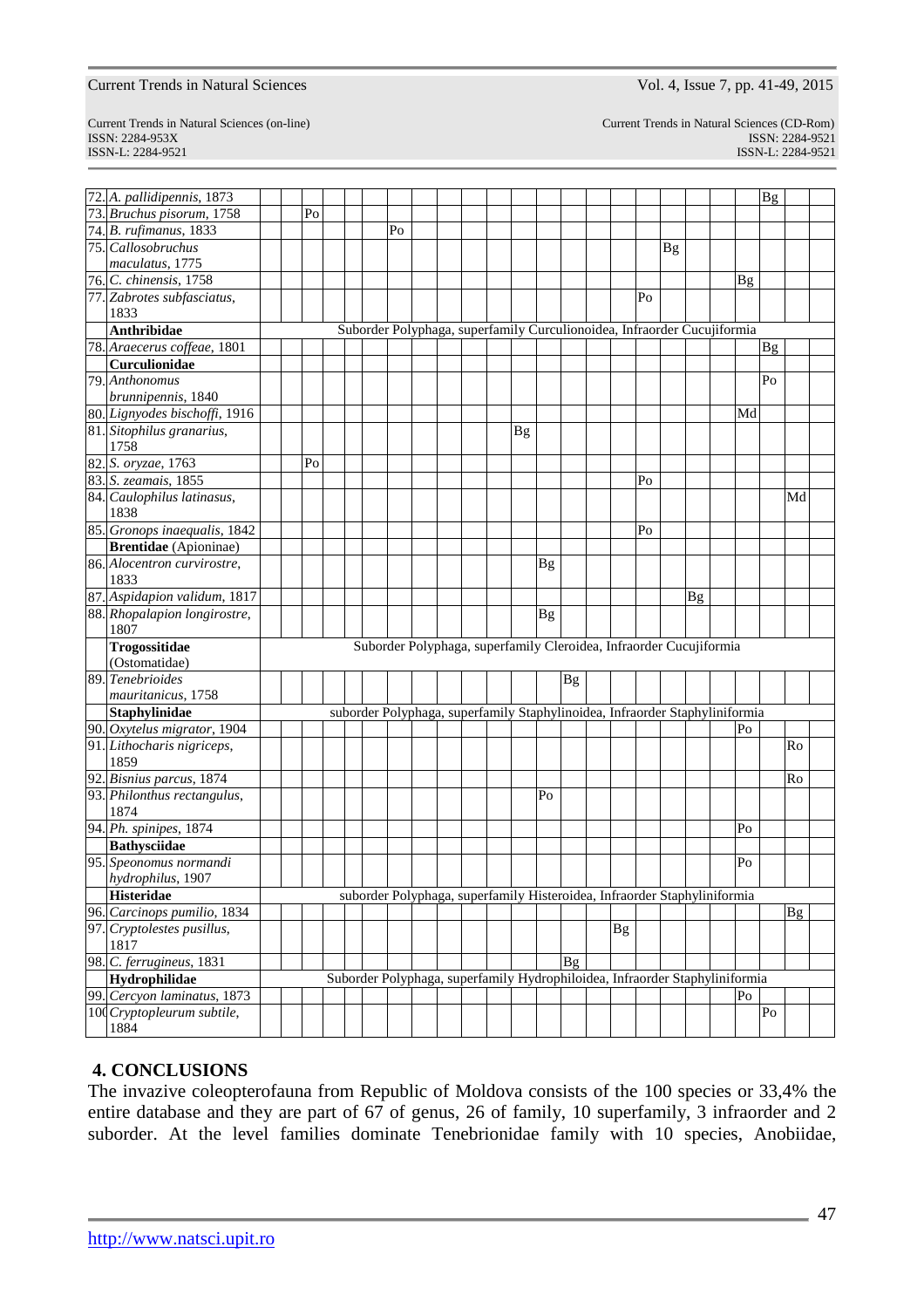Dermestridae and Nitidulidae family each with 9 species, and the other to a variable number of from 1 to 7 species.

The chronological registration the invazive coleopterofauna began in the XVIII century with species *Stegobium paniceum* – 1972); *Nausibius clavicornis, Alphitobius diaperinus* – 1794; *Bruchus pisorum* – 1832; *Sitophilus oryzae* – 1806; *Lasioderma serricorne* – 1832; *Bruchus rufimanus, Tribolium castaneum* – 1848; *Rhyzopertha dominica* – 1852; etc.; in the XIX century 16 of species, in the XX century 53 of species and in the XXI century 29 of species.

The phytophagous beetles were found in various the stored plant products and the destructors – saprophagous, pantophagous, coprophagous and decomposing organic matter.

After collating the coleopterofauna invazive with database of the Fauna Europaea was determined that for 69 species referred to "absent" and "no data", but meanwhile the 24 species were recorded in our country: *Acanthoscelides abtectus, Bruchus pisorum*, *B.rufimanus, Oryzaephilus surinamensis* – 1957; *Leptinotarsa decemlineata* – 1960; *Lithocharis nigriceps* – 1984; *Lignyodes bischoffi* – 1987; *Caulophilus latinasus, Gnathocerus cornutus, Lasioderma serricorne, Rhyzopertha dominica Sitophilus granarius, S.oryzae, S.zeamais, Trogoderma granarium, Tenebrioides mauritanicus* – 2003; *Alphitobius diaperinus*, *Alphitophagus bifasciatus, Tribolium castaneum, T.destructor*, *Tenebrio molitor* – 2005; *Acanthoscelides pallidipennis* – 2006; *Harmonia axiridis* – 2011; *Diabrotica virgifera* – 2014.

The registration invasive insects in countries of interest for our country, these species are recorded as follows: in the Bulgaria – 54 species, in the Poland – 39, in the Romania – 3 and in other countries – 4.

# **5. ACKNOWLEDGEMENTS**

We would like to extend our appreciation to Supreme Council for Sciences and Technological Development of Academy of Sciences of Moldova for providing funding for this study (projects 11.817.08.13F).

## **6. REFERENCES**

- Bacal, S., Munteanu, N., Toderaş, I. (2013). Checklist of beetles (Insecta: Coleoptera) of the Republic of Moldova. Brukenthal. Acta Musei, VIII. 3, 415-450.
- Busuioc M. (2003). Dăunătorii produselor agricole depozitate şi combaterea integrată a lor. Chişinău, UASM, 213.
- Covali, P., Timuş, A. (2008). Studiul bioecologiei gândacului vestic al porumbului. In: Agricultura Moldovei, 4, 19-21.
- Croitoru, N., Panuţa, S., Timuş, A. (2012). Îndrumar metodic la colectarea şi întocmirea colecţiei biologice, pentru disciplinele entomologice, de la specialitatea Protecţia plantelor. UASM, Chişinău, 38 p.
- Derjanschi, V., Baban, E., Timuş, A., Andreev, A., Gaibu, Z., Stahi, N., Calestru, L., Galupa, D., Uspenskaia, I. (2012). Atlasul speciilor de nevertebrate terestre (incluse în Cadastrul regnului animal al Republicii Moldova). Tipografia "Elena-V.I.", 116 p.
- Elton, Ch. S. (1958). The Ecology of Invasions by animals and plants. London: Methuem and Co LTD, 228 p.
- Iazloveţchii, I., Sumencova, V. (2013), New invasive species in the Republic of Moldova: multicolored Asian ladybird *Harmonia axiridis* Pallas (Coleoptera, Coccinellidae). VIII-th International Conference of Zoologists "Actual problems of protection and sustainable use of the animal world diversity", Chisinau, 136-137.
- Kubisz, D. (2011). *Harmonia axyridis*. Gatunki obce w faune Polski/Alien species in the fauna of Poland. Krakow: Institut Ochrony Przyrody PAN, 285-288.
- Munteanu, N., Moldovan, A., Bacal, S., Toderaş, I. (2014). Alien beetle species in the Republic of Moldova: a review of their origin and main impact. In: Российский Журнал Биологических инвазии, 1, 88-97.
- Perju, T., Oltean, I., Ecobici, M., Timuş, A. (2005). Viermele vestic al rădăcinelor de porumb (*Diabrotica virgifera virgifera* Le Conte) în actualitate". Chişinău, UASM, 14, 382-387.
- Perju, T., Teodor, Al. L. (2009). Western corn`s root worm (*Diabrotica virgifera virgifera* Le Conte) in extension. In: Neobiota, Presa Universitară Clujeană, 159-162.
- Ruicănescu, A., Alexandru, C. (2009). Buburuza asiatică, *Harmonia axyridis* Pallas, 1773 (Coleoptera, Coccinellidae) specie invazivă în România. In: Neobiota din România, 155-158.